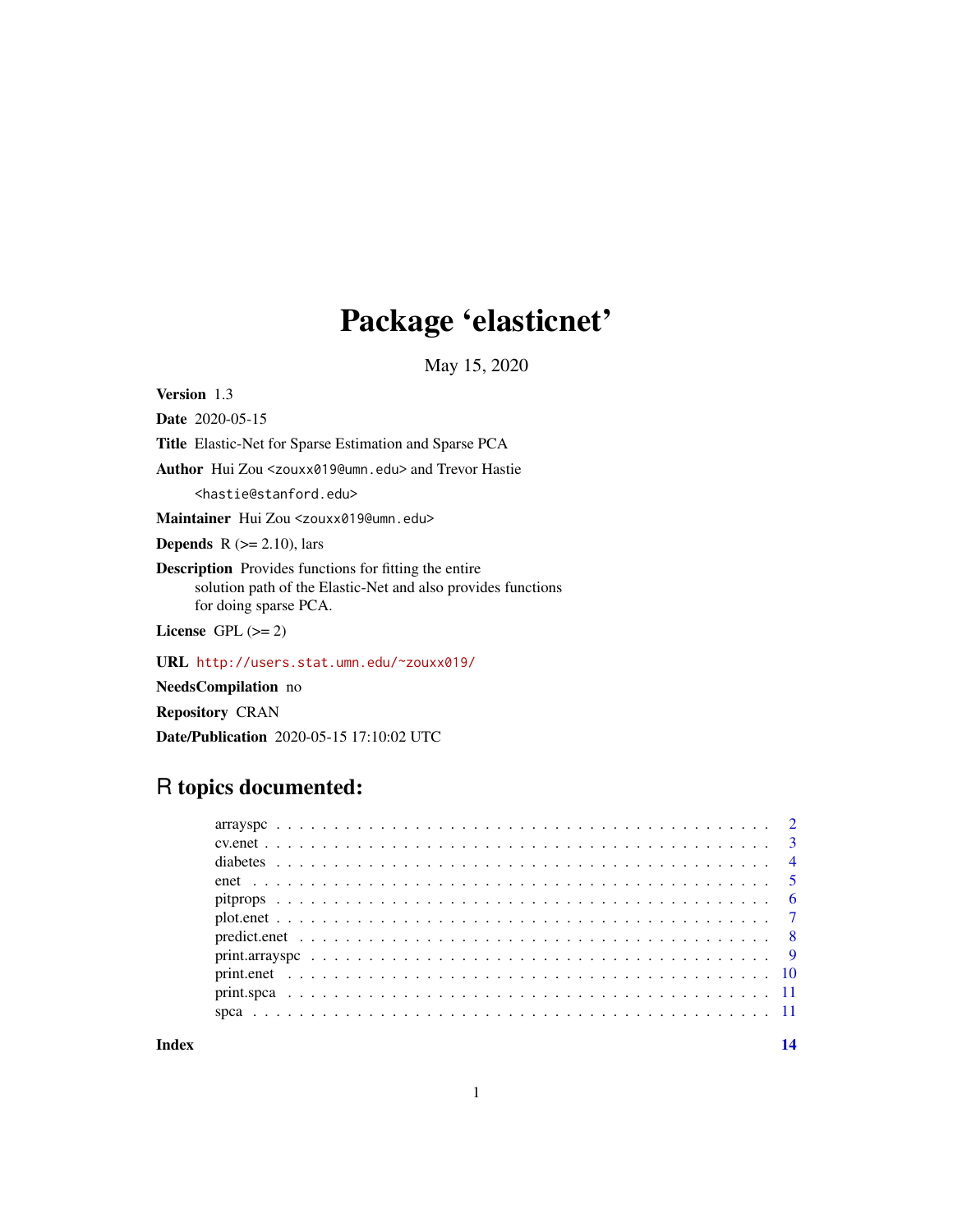<span id="page-1-0"></span>

Sparse PC by iterative SVD and soft-thresholding

#### Usage

arrayspc(x,K=1,para,use.corr=FALSE, max.iter=200,trace=FALSE,eps=1e-3)

#### Arguments

| $\times$ | The microarray matrix.                                                                                        |
|----------|---------------------------------------------------------------------------------------------------------------|
| K        | Number of components. Default is 1.                                                                           |
| para     | The thresholding parameters. A vector of length K.                                                            |
| use.corr | Perform PCA on the correlation matrix? This option is only effective when the<br>argument type is set "data". |
| max.iter | Maximum number of iterations.                                                                                 |
| trace    | If TRUE, prints out its progress.                                                                             |
| eps      | Convergence criterion.                                                                                        |

#### Details

The function is equivalent to a special case of spca() with the quadratic penalty=infinity. It is specifically designed for the case p»n, like microarrays.

#### Value

A "arrayspc" object is returned.

#### Author(s)

Hui Zou and Trevor Hastie

#### References

Zou, H., Hastie, T. and Tibshirani, R. (2006) "Sparse principal component analysis" *Journal of Computational and Graphical Statistics*, 15 (2), 265–286.

#### See Also

spca, princomp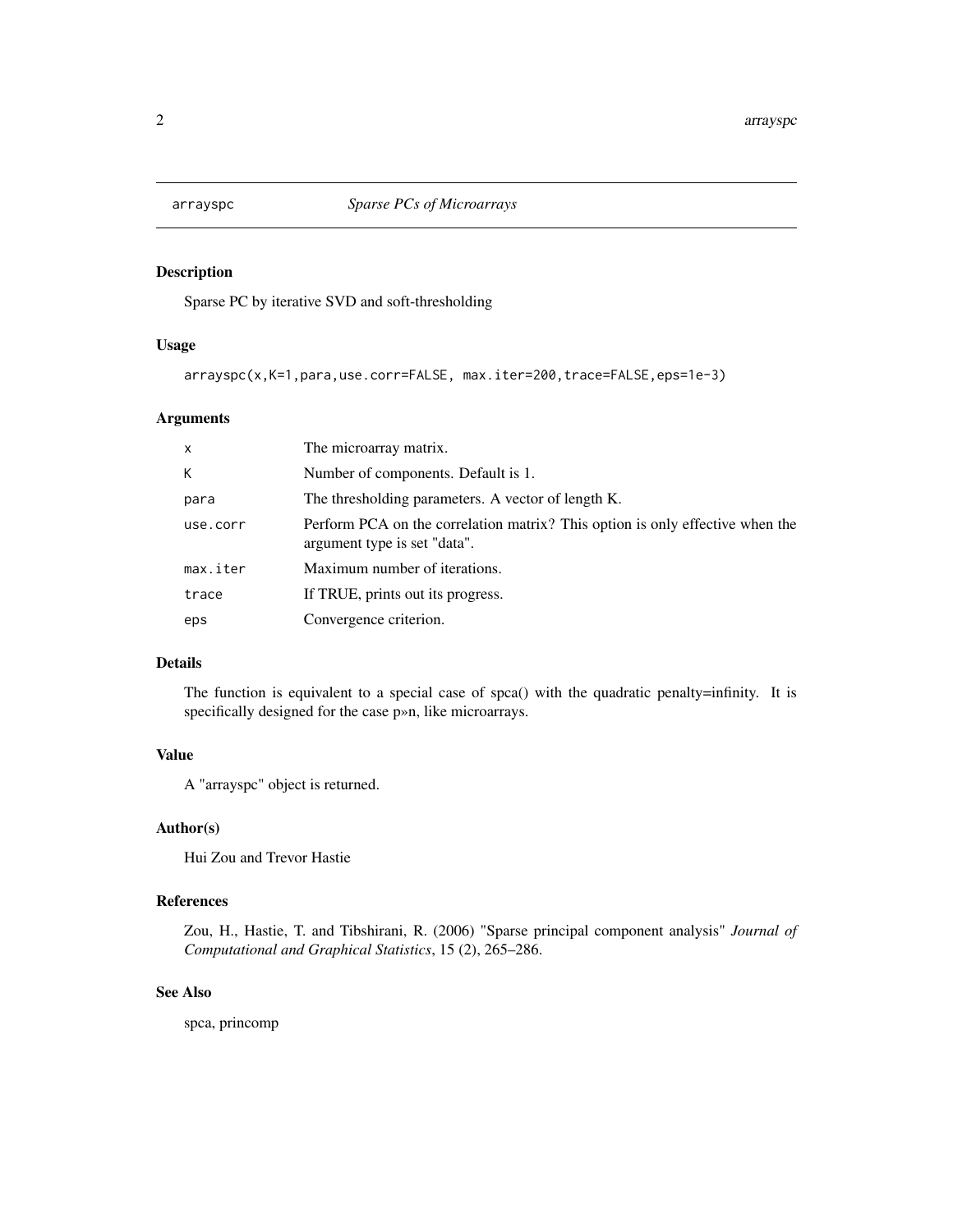<span id="page-2-0"></span>

Computes the K-fold cross-validated mean squared prediction error for elastic net.

#### Usage

 $cv.\text{enet}(x, y, K = 10, \text{ lambda}, s, mode, trace = FALSE, plot.it = TRUE, se = TRUE, ...)$ 

#### Arguments

| X       | Input to lars                                                                                                                                                                                                                                                                                                                                                                                                                                                                                                |
|---------|--------------------------------------------------------------------------------------------------------------------------------------------------------------------------------------------------------------------------------------------------------------------------------------------------------------------------------------------------------------------------------------------------------------------------------------------------------------------------------------------------------------|
| У       | Input to lars                                                                                                                                                                                                                                                                                                                                                                                                                                                                                                |
| К       | Number of folds                                                                                                                                                                                                                                                                                                                                                                                                                                                                                              |
| lambda  | Quadratic penalty parameter                                                                                                                                                                                                                                                                                                                                                                                                                                                                                  |
| S       | Abscissa values at which CV curve should be computed. A value, or vector of<br>values, indexing the path. Its values depends on the mode= argument                                                                                                                                                                                                                                                                                                                                                           |
| mode    | Mode="step" means the s= argument indexes the LARS-EN step number. If<br>mode="fraction", then s should be a number between 0 and 1, and it refers to<br>the ratio of the L1 norm of the coefficient vector, relative to the norm at the full<br>LS solution. Mode="norm" means s refers to the L1 norm of the coefficient<br>vector. Abbreviations allowed. If mode="norm", then s should be the L1 norm<br>of the coefficient vector. If mode="penalty", then s should be the 1-norm penalty<br>parameter. |
| trace   | Show computations?                                                                                                                                                                                                                                                                                                                                                                                                                                                                                           |
| plot.it | Plot it?                                                                                                                                                                                                                                                                                                                                                                                                                                                                                                     |
| se      | Include standard error bands?                                                                                                                                                                                                                                                                                                                                                                                                                                                                                |
|         | Additional arguments to enet                                                                                                                                                                                                                                                                                                                                                                                                                                                                                 |
|         |                                                                                                                                                                                                                                                                                                                                                                                                                                                                                                              |

#### Value

Invisibly returns a list with components (which can be plotted using plotCVLars)

| fraction | Values of s                            |
|----------|----------------------------------------|
| CV.      | The CV curve at each value of fraction |
| cy.error | The standard error of the CV curve     |

#### Author(s)

Hui Zou and Trevor Hastie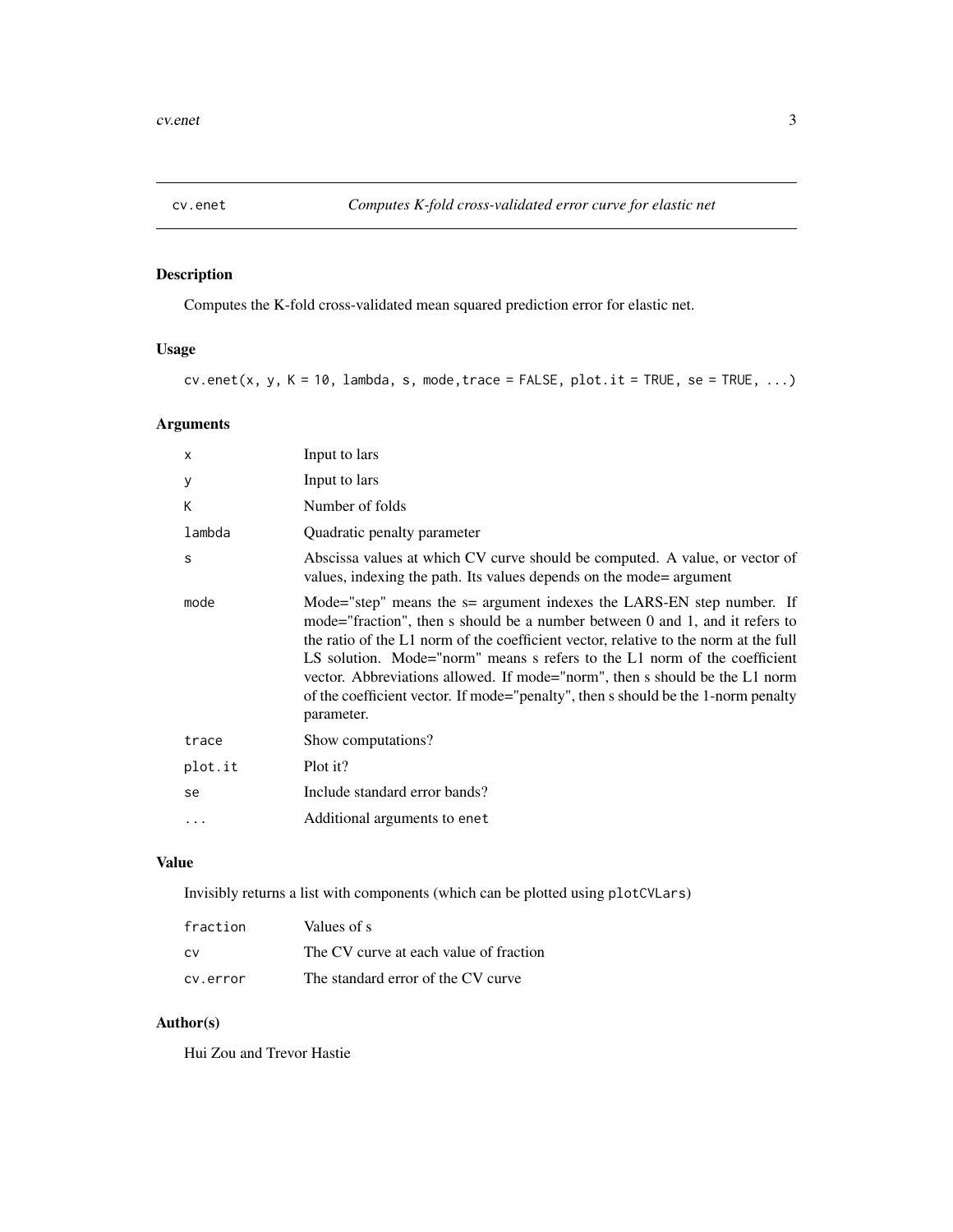#### <span id="page-3-0"></span>References

Zou and Hastie (2005) "Regularization and Variable Selection via the Elastic Net" *Journal of the Royal Statistical Society, Series B,76,301-320*.

#### Examples

```
data(diabetes)
attach(diabetes)
## use the L1 fraction norm as the tuning parameter
cv.enet(x2,y,lambda=0.05,s=seq(0,1,length=100),mode="fraction",trace=TRUE,max.steps=80)
## use the number of steps as the tuning parameter
cv.enet(x2,y,lambda=0.05,s=1:50,mode="step")
detach(diabetes)
```
diabetes *Blood and other measurements in diabetics*

#### Description

The diabetes data frame has 442 rows and 3 columns. These are the data used in the Efron et al "Least Angle Regression" paper.

#### Format

This data frame contains the following columns:

- x a matrix with 10 columns
- y a numeric vector
- x2 a matrix with 64 columns

#### Details

The x matrix has been standardized to have unit L2 norm in each column and zero mean. The matrix x2 consists of x plus certain interactions.

#### Source

[http://www-stat.stanford.edu/~hastie/Papers/LARS/LeastAngle\\_2002.ps](http://www-stat.stanford.edu/~hastie/Papers/LARS/LeastAngle_2002.ps)

#### References

Efron, Hastie, Johnstone and Tibshirani (2003) "Least Angle Regression" (with discussion) *Annals of Statistics*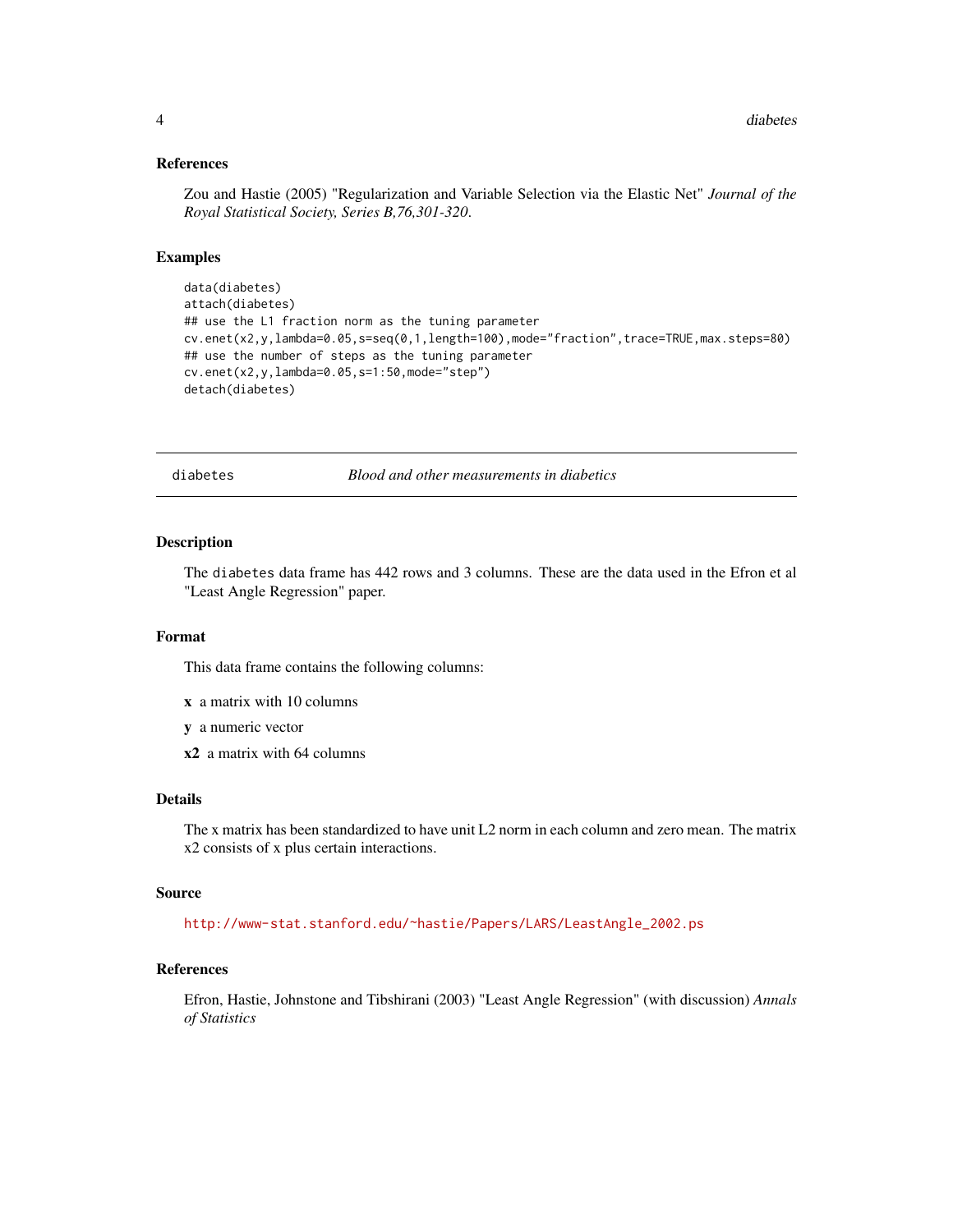<span id="page-4-0"></span>

Starting from zero, the LARS-EN algorithm provides the entire sequence of coefficients and fits.

#### Usage

```
enet(x, y, lambda, max.steps, normalize=TRUE, intercept=TRUE,
     trace = FALSE, eps = .Machine$double.eps)
```
#### Arguments

| x         | matrix of predictors                                                                                                                                                                            |
|-----------|-------------------------------------------------------------------------------------------------------------------------------------------------------------------------------------------------|
| У         | response                                                                                                                                                                                        |
| lambda    | Quadratic penalty parameter. lambda=0 performs the Lasso fit.                                                                                                                                   |
| max.steps | Limit the number of steps taken; the default is $50 \times min(m, n-1)$ , with m the<br>number of variables, and n the number of samples. One can use this option to<br>perform early stopping. |
| trace     | If TRUE, prints out its progress                                                                                                                                                                |
| normalize | Standardize the predictors?                                                                                                                                                                     |
| intercept | Center the predictors?                                                                                                                                                                          |
| eps       | An effective zero                                                                                                                                                                               |

#### Details

The Elastic Net methodology is described in detail in Zou and Hastie (2004). The LARS-EN algorithm computes the complete elastic net solution simultaneously for ALL values of the shrinkage parameter in the same computational cost as a least squares fit. The structure of enet() is based on lars() coded by Efron and Hastie. Some internel functions from the lars package are called. The user should install lars before using elasticnet functions.

#### Value

An "enet" object is returned, for which print, plot and predict methods exist.

#### Author(s)

Hui Zou and Trevor Hastie

#### References

Zou and Hastie (2005) "Regularization and Variable Selection via the Elastic Net" *Journal of the Royal Statistical Society, Series B, 67, 301-320*.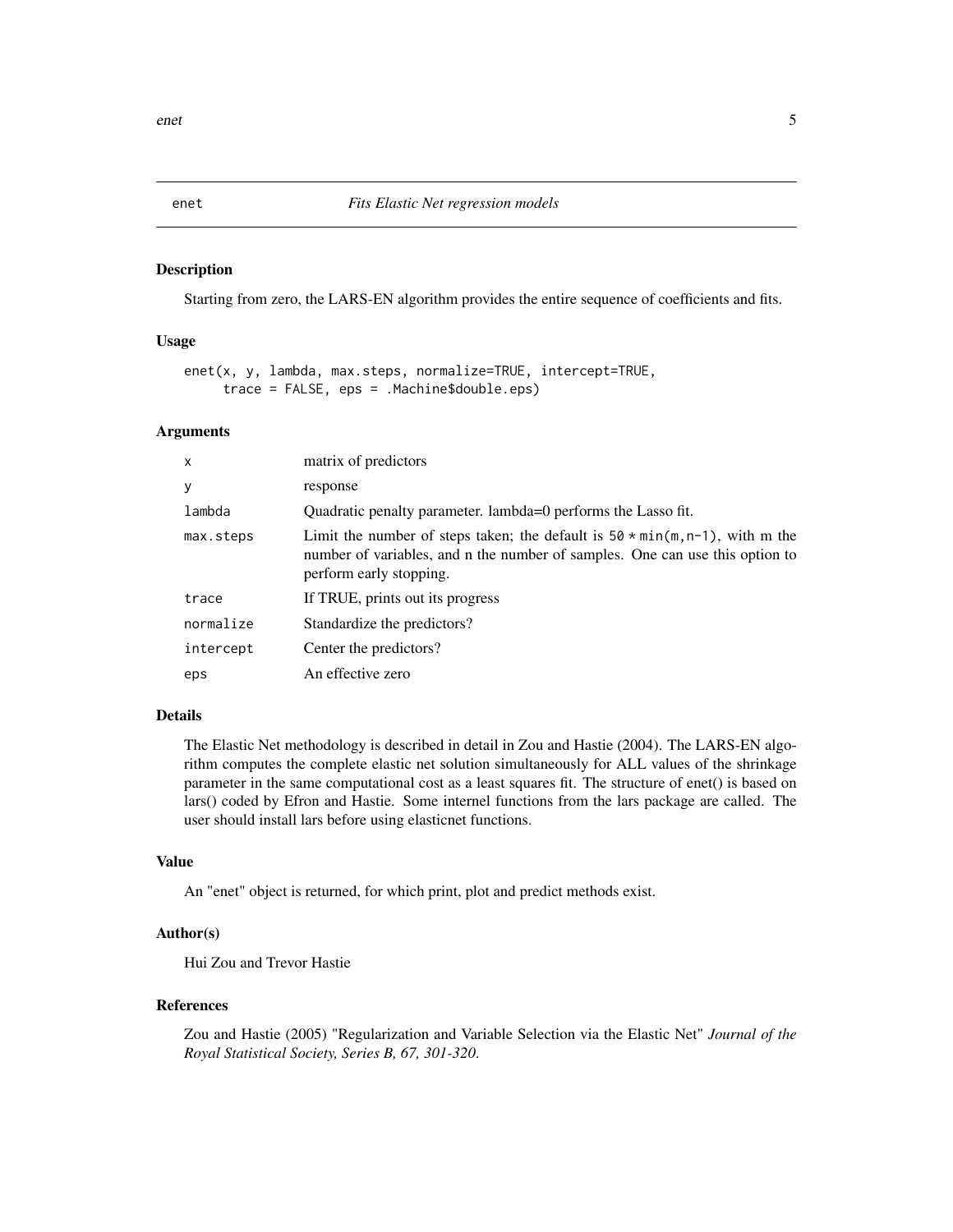<span id="page-5-0"></span>6 pitprops of the contract of the contract of the contract of the contract of the contract of the contract of the contract of the contract of the contract of the contract of the contract of the contract of the contract of

#### See Also

print, plot, and predict methods for enet

#### Examples

```
data(diabetes)
attach(diabetes)
##fit the lasso model (treated as a special case of the elastic net)
object1 <- enet(x,y,lambda=0)
plot(object1)
##fit the elastic net model with lambda=1.
object2 <- enet(x,y,lambda=1)
plot(object2)
##early stopping after 50 LARS-EN steps
object4 <- enet(x2,y,lambda=0.5,max.steps=50)
plot(object4)
detach(diabetes)
```
pitprops *Pitprops correlation data*

#### Description

The pitprops data is a correlation matrix that was calculated from 180 observations. There are 13 explanatory variables.

#### Usage

data(pitprops)

#### Details

Jeffers (1967) tried to interpret the first six PCs. This is a classical example showing the difficulty of interpreting principal components.

#### References

Jeffers, J. (1967) "Two case studies in the application of principal component", *Applied Statistics*, 16, 225-236.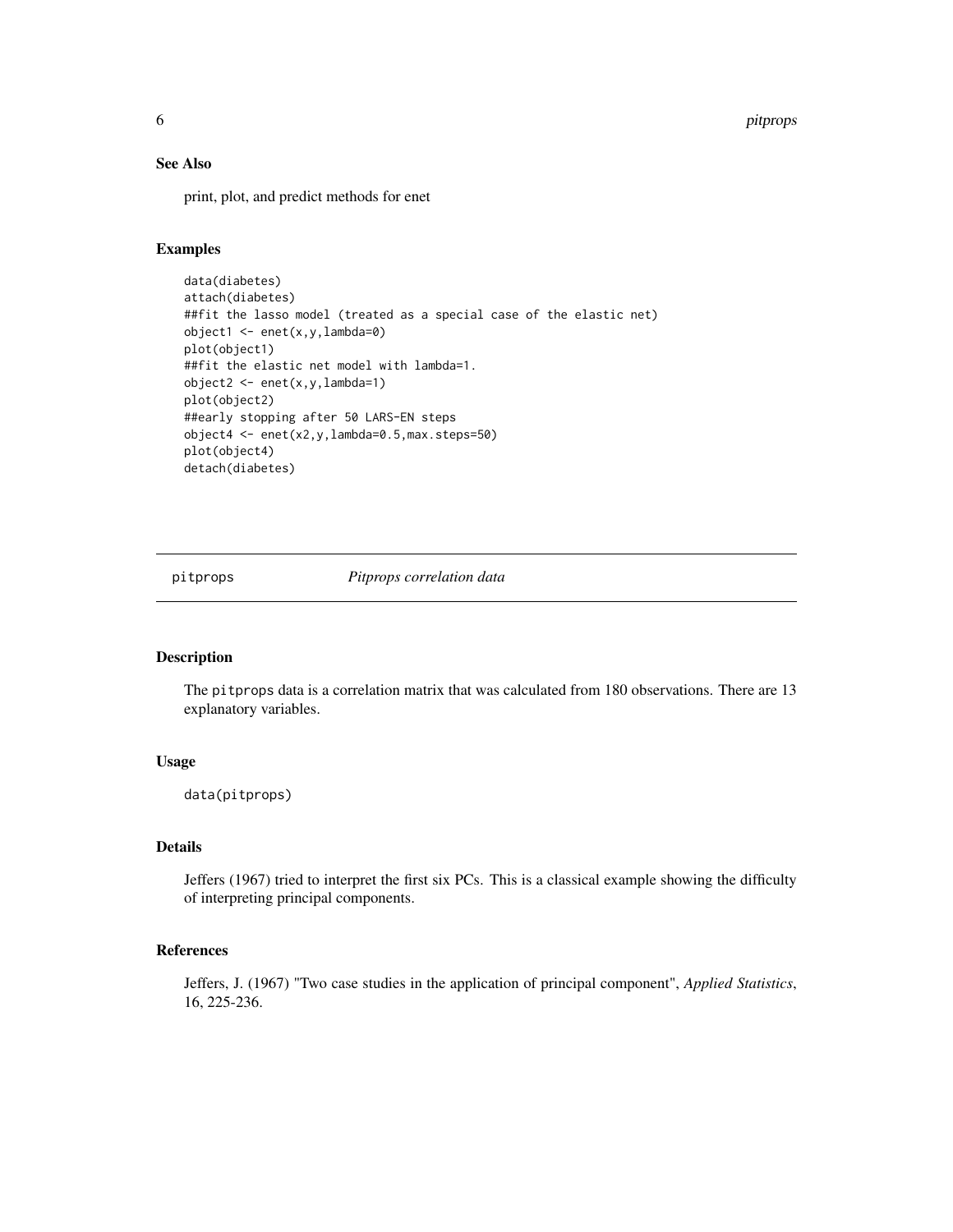<span id="page-6-0"></span>

Produce a plot of an enet fit. The default is a complete coefficient path.

#### Usage

```
## S3 method for class 'enet'
plot(x, xvar = c("fraction", "penalty", "L1norm", "step"),
use.color = FALSE, ...)
```
#### Arguments

| $\mathsf{x}$ | enet object                                                                                                                                                                                                                                                                                                                   |
|--------------|-------------------------------------------------------------------------------------------------------------------------------------------------------------------------------------------------------------------------------------------------------------------------------------------------------------------------------|
| xvar         | The type of x variable against which to plot. xvar=fraction plots agains the<br>fraction of the L1 norm of the coefficient vector (default). xvar-penalty plots<br>against the 1-norm penalty parameter. xvar=L1norm plots against the L1 norm<br>of the coefficient vector. xvar=step plots against the LARS-EN step number. |
| use.color    | a colorful plot?                                                                                                                                                                                                                                                                                                              |
|              | Additional arguments for generic plot.                                                                                                                                                                                                                                                                                        |

#### Value

NULL

#### Author(s)

Hui Zou and Trevor Hastie

#### References

Zou and Hastie (2005) "Regularization and Variable Selection via the Elastic Net" *Journal of the Royal Statistical Society, Series B,67,301-320*.

#### Examples

```
data(diabetes)
attach(diabetes)
object <- enet(x,y,lambda=1)
par(mfrow=c(2,2))
plot(object)
plot(object,xvar="step")
detach(diabetes)
```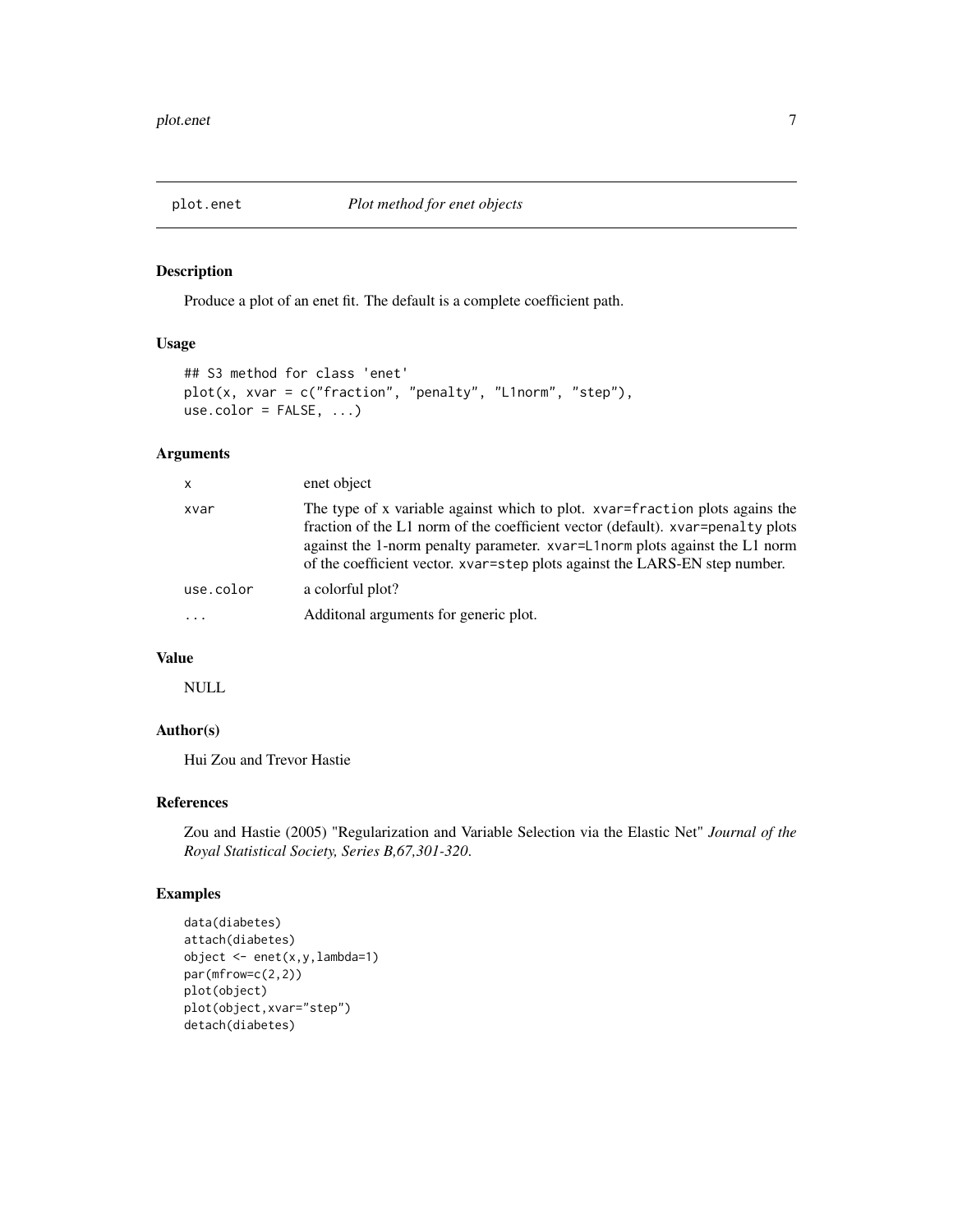While enet() produces the entire path of solutions, predict.enet allows one to extract a prediction at a particular point along the path.

#### Usage

```
## S3 method for class 'enet'
predict(object, newx, s, type = c("fit", "coefficients"), mode =
c("step","fraction", "norm", "penalty"),naive=FALSE, ...)
```
#### Arguments

| object   | A fitted enet object                                                                                                                                                                                                                                                                                                                                                                                                                                                                                                                                                                                          |
|----------|---------------------------------------------------------------------------------------------------------------------------------------------------------------------------------------------------------------------------------------------------------------------------------------------------------------------------------------------------------------------------------------------------------------------------------------------------------------------------------------------------------------------------------------------------------------------------------------------------------------|
| newx     | If type="fit", then news should be the x values at which the fit is required. If<br>type="coefficients", then news can be omitted.                                                                                                                                                                                                                                                                                                                                                                                                                                                                            |
| S        | a value, or vector of values, indexing the path. Its values depends on the mode=<br>argument. By default (mode="step").                                                                                                                                                                                                                                                                                                                                                                                                                                                                                       |
| type     | If type="fit", predict returns the fitted values. If type="coefficients", predict<br>returns the coefficients. Abbreviations allowed.                                                                                                                                                                                                                                                                                                                                                                                                                                                                         |
| mode     | Mode="step" means the $s$ = argument indexes the LARS-EN step number, and<br>the coefficients will be returned corresponding to the values corresponding to<br>step s. If mode="fraction", then s should be a number between 0 and 1, and it<br>refers to the ratio of the L1 norm of the coefficient vector, relative to the norm<br>at the full LS solution. Mode="norm" means s refers to the L1 norm of the<br>coefficient vector. Abbreviations allowed. If mode="norm", then s should be<br>the L1 norm of the coefficient vector. If mode="penalty", then s should be the<br>1-norm penalty parameter. |
| naive    | IF naive is True, then the naive elastic net fit is returned.                                                                                                                                                                                                                                                                                                                                                                                                                                                                                                                                                 |
| $\cdots$ | Additonal arguments for generic print.                                                                                                                                                                                                                                                                                                                                                                                                                                                                                                                                                                        |
|          |                                                                                                                                                                                                                                                                                                                                                                                                                                                                                                                                                                                                               |

#### Details

Starting from zero, the LARS-EN algorithm provides the entire sequence of coefficients and fits.

#### Value

Either a vector/matrix of fitted values, or a vector/matrix of coefficients.

#### Author(s)

Hui Zou and Trevor Hastie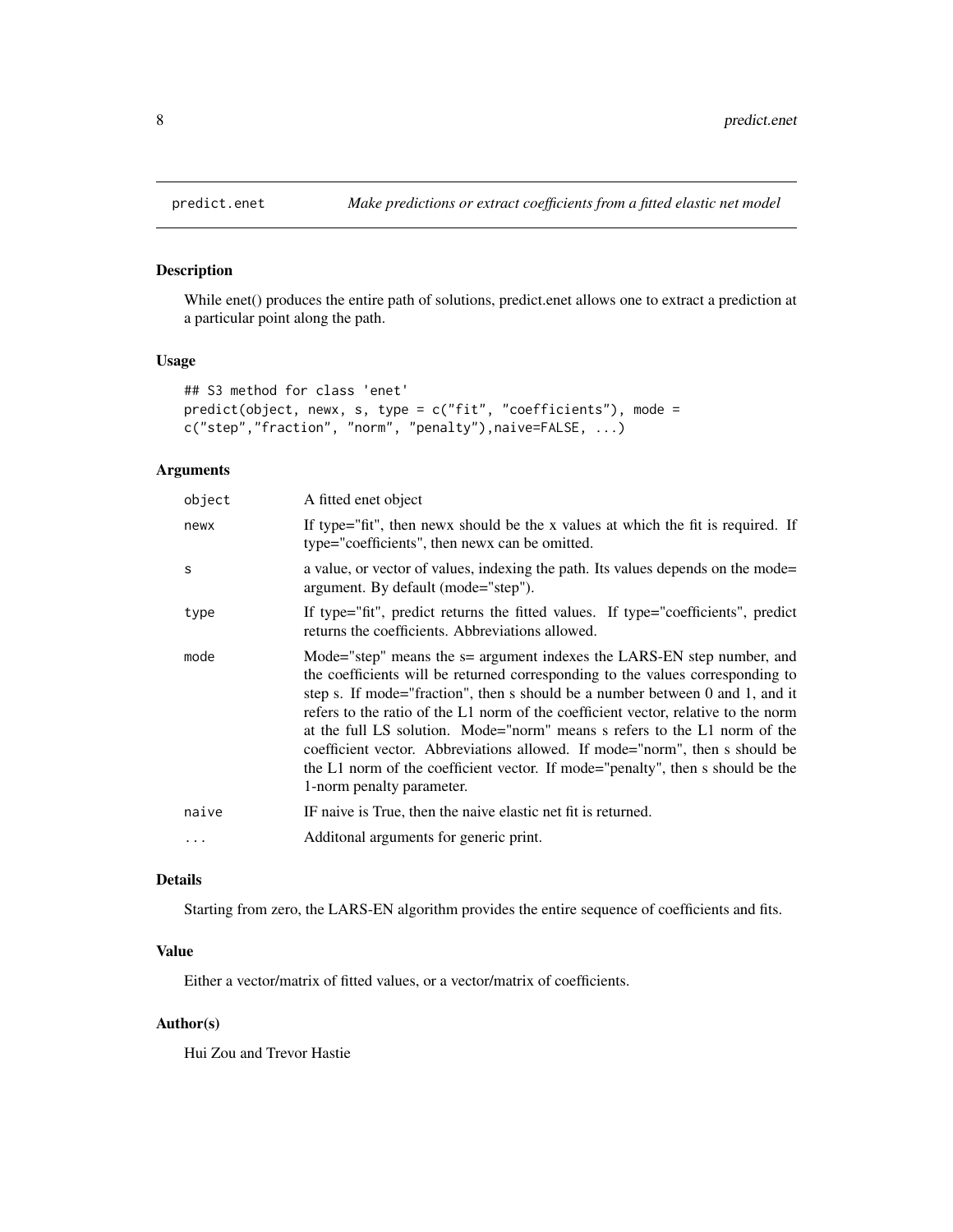#### <span id="page-8-0"></span>print.arrayspc 9

#### References

Zou and Hastie (2005) "Regularization and Variable Selection via the Elastic Net" *Journal of the Royal Statistical Society, Series B,67,301-320*.

#### See Also

print, plot, enet

#### Examples

```
data(diabetes)
attach(diabetes)
object \leq enet(x, y, lambda=0.1)
### make predictions at the values in x, at each of the
### steps produced in object
fits <- predict.enet(object, x, type="fit")
### extract the coefficient vector with L1 norm=2000
coef2000 <- predict(object, s=2000, type="coef", mode="norm")
### extract the coefficient vector with L1 norm fraction=0.45
coef.45 <- predict(object, s=0.45, type="coef", mode="fraction")
detach(diabetes)
```
print.arrayspc *Print method for arrayspc objects*

#### Description

Print out an arrayspc fit.

#### Usage

## S3 method for class 'arrayspc'  $print(x, \ldots)$ 

#### Arguments

|         | arrayspc object                         |
|---------|-----------------------------------------|
| $\cdot$ | Additional arguments for generic print. |

#### Value

NULL

#### Author(s)

Hui Zou and Trevor Hastie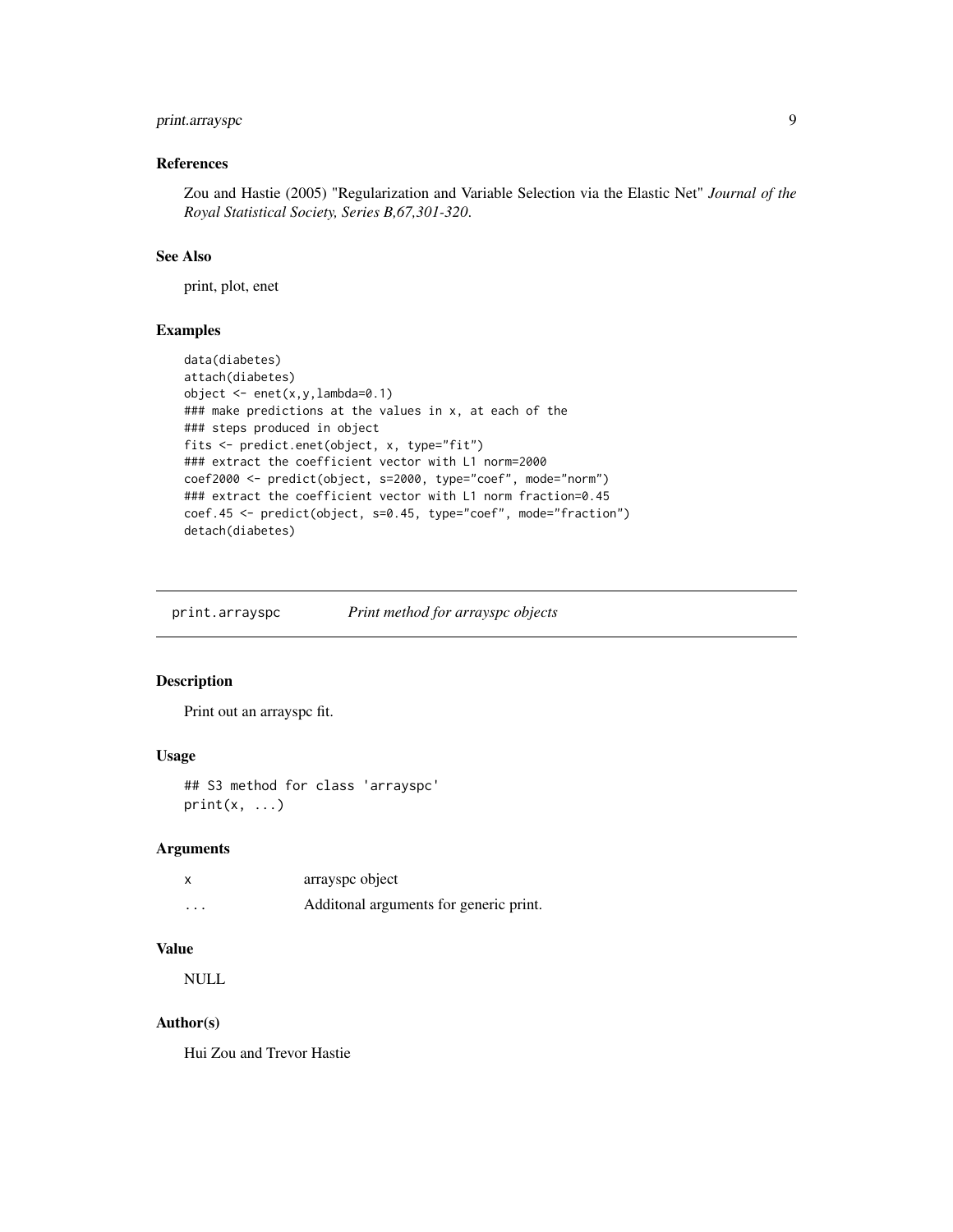#### <span id="page-9-0"></span>References

Zou, H., Hastie, T. and Tibshirani, R. (2006) "Sparse principal component analysis" *Journal of Computational and Graphical Statistics*, 15 (2), 265–286.

print.enet *Print method for enet objects*

#### Description

Print out an enet fit.

#### Usage

## S3 method for class 'enet'  $print(x, \ldots)$ 

#### Arguments

|          | enet object                             |
|----------|-----------------------------------------|
| $\cdots$ | Additional arguments for generic print. |

#### Value

NULL

#### Author(s)

Hui Zou and Trevor Hastie

#### References

Zou and Hastie (2005) "Regularization and Variable Selection via the Elastic Net" *Journal of the Royal Statistical Society, Series B,67,301-320*.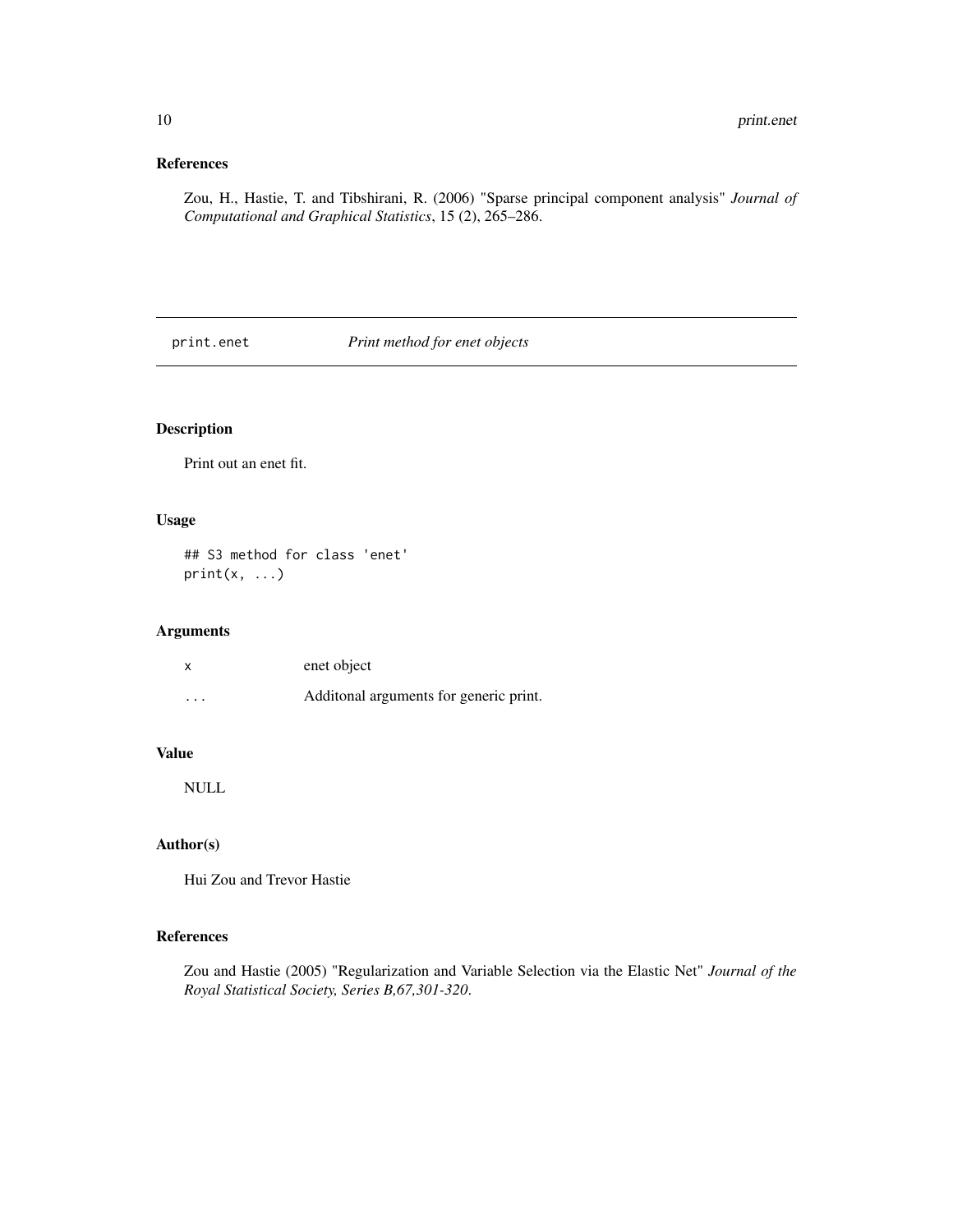<span id="page-10-0"></span>

Print out a spca fit.

#### Usage

## S3 method for class 'spca'  $print(x, \ldots)$ 

#### Arguments

| $\boldsymbol{\mathsf{x}}$ | spca object                             |
|---------------------------|-----------------------------------------|
| $\cdots$                  | Additional arguments for generic print. |

#### Value

NULL

#### Author(s)

Hui Zou and Trevor Hastie

#### References

Zou, H., Hastie, T. and Tibshirani, R. (2006) "Sparse principal component analysis" *Journal of Computational and Graphical Statistics*, 15 (2), 265–286.

spca *Sparse Principal Components Analysis*

#### Description

Using an alternating minimization algorithm to minimize the SPCA criterion.

#### Usage

```
spca(x, K, para, type=c("predictor","Gram"),
     sparse=c("penalty","varnum"), use.corr=FALSE, lambda=1e-6,
    max.iter=200, trace=FALSE, eps.conv=1e-3)
```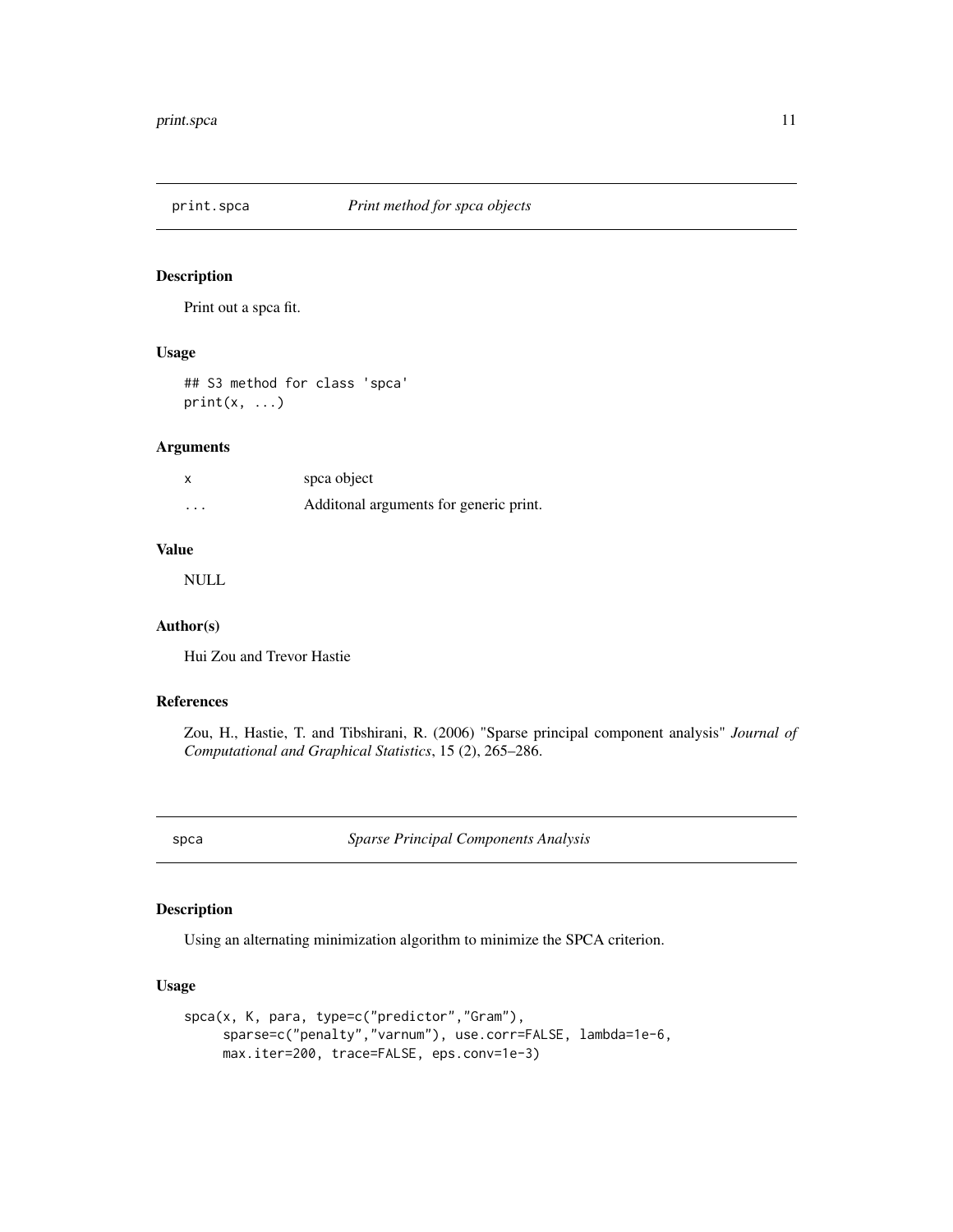#### Arguments

| $\mathsf{x}$ | A matrix. It can be the predictor matrix or the sample covariance/correlation<br>matrix.                                                                                                                                                            |
|--------------|-----------------------------------------------------------------------------------------------------------------------------------------------------------------------------------------------------------------------------------------------------|
| K            | Number of components                                                                                                                                                                                                                                |
| para         | A vector of length K. All elements should be positive. If sparse="varnum", the<br>elements integers.                                                                                                                                                |
| type         | If type="predictor", x is the predictor matrix. If type="Gram", the function asks<br>the user to provide the sample covariance or correlation matrix.                                                                                               |
| sparse       | If sparse="penalty", para is a vector of 1-norm penalty parameters. If sparse="varnum",<br>para defines the number of sparse loadings to be obtained. This option is not dis-<br>cussed in the paper given below, but it is convenient in practice. |
| lambda       | Quadratic penalty parameter. Default value is 1e-6.                                                                                                                                                                                                 |
| use.corr     | Perform PCA on the correlation matrix? This option is only effective when the<br>argument type is set "data".                                                                                                                                       |
| max.iter     | Maximum number of iterations.                                                                                                                                                                                                                       |
| trace        | If TRUE, prints out its progress.                                                                                                                                                                                                                   |
| eps.conv     | Convergence criterion.                                                                                                                                                                                                                              |

#### Details

PCA is shown to be equivalent to a regression-type optimization problem, then sparse loadings are obtained by imposing the 1-norm constraint on the regression coefficients. If x is a microarray matrix, use arrayspc().

#### Value

A "spca" object is returned. The below are some quantities which the user may be interested in:

| loadings | The loadings of the sparse PCs   |
|----------|----------------------------------|
| pev      | Percentage of explained variance |
| var.all  | Total variance of the predictors |

#### Author(s)

Hui Zou and Trevor Hastie

#### References

Zou, H., Hastie, T. and Tibshirani, R. (2006) "Sparse principal component analysis" *Journal of Computational and Graphical Statistics*, 15 (2), 265–286.

#### See Also

princomp, arrayspc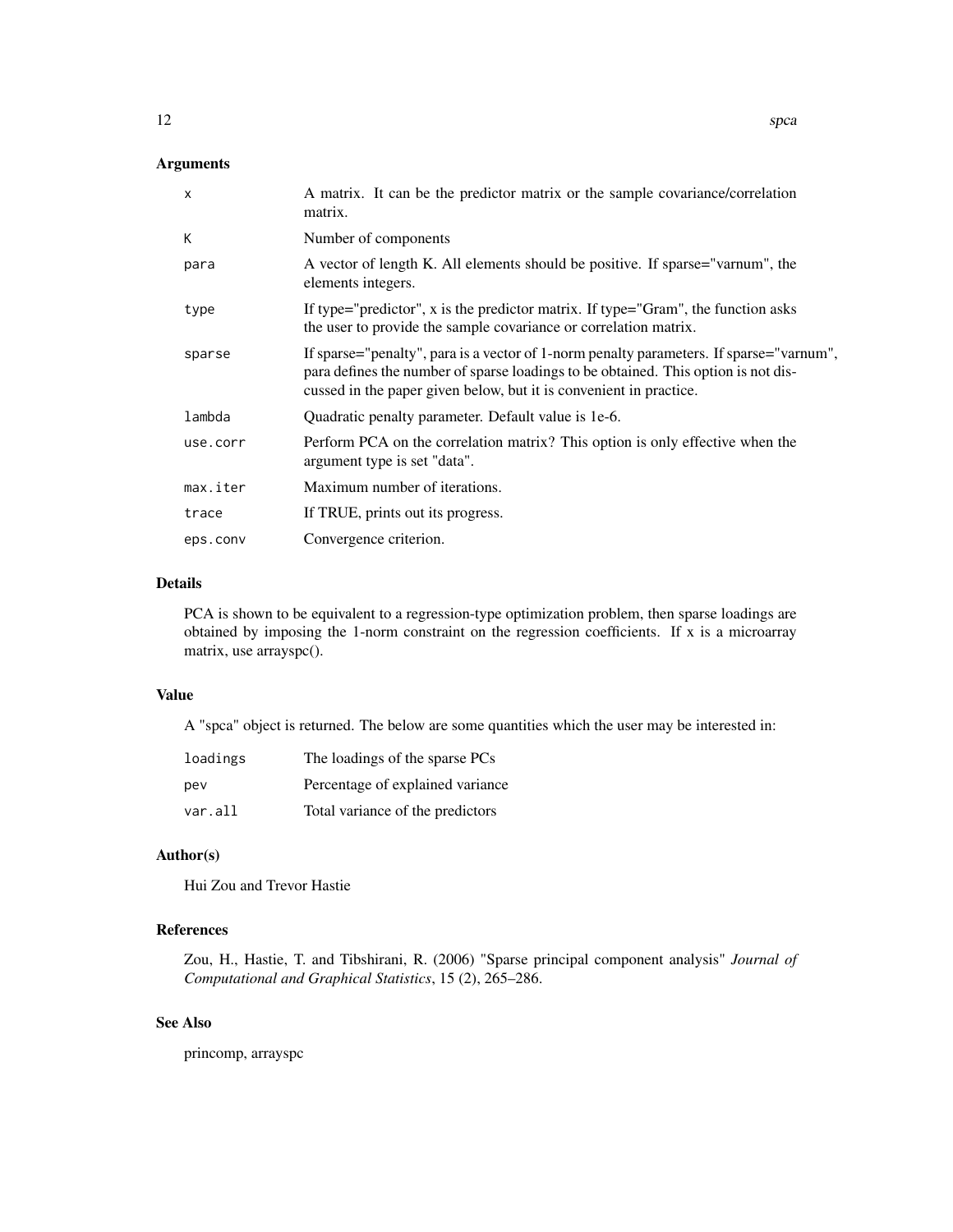#### $\mathbf{s}pca$  13

#### Examples

```
data(pitprops)
out1<-spca(pitprops,K=6,type="Gram",sparse="penalty",trace=TRUE,para=c(0.06,0.16,0.1,0.5,0.5,0.5))
## print the object out1
out1
out2<-spca(pitprops,K=6,type="Gram",sparse="varnum",trace=TRUE,para=c(7,4,4,1,1,1))
out2
## to see the contents of out2
names(out2)
## to get the loadings
out2$loadings
```